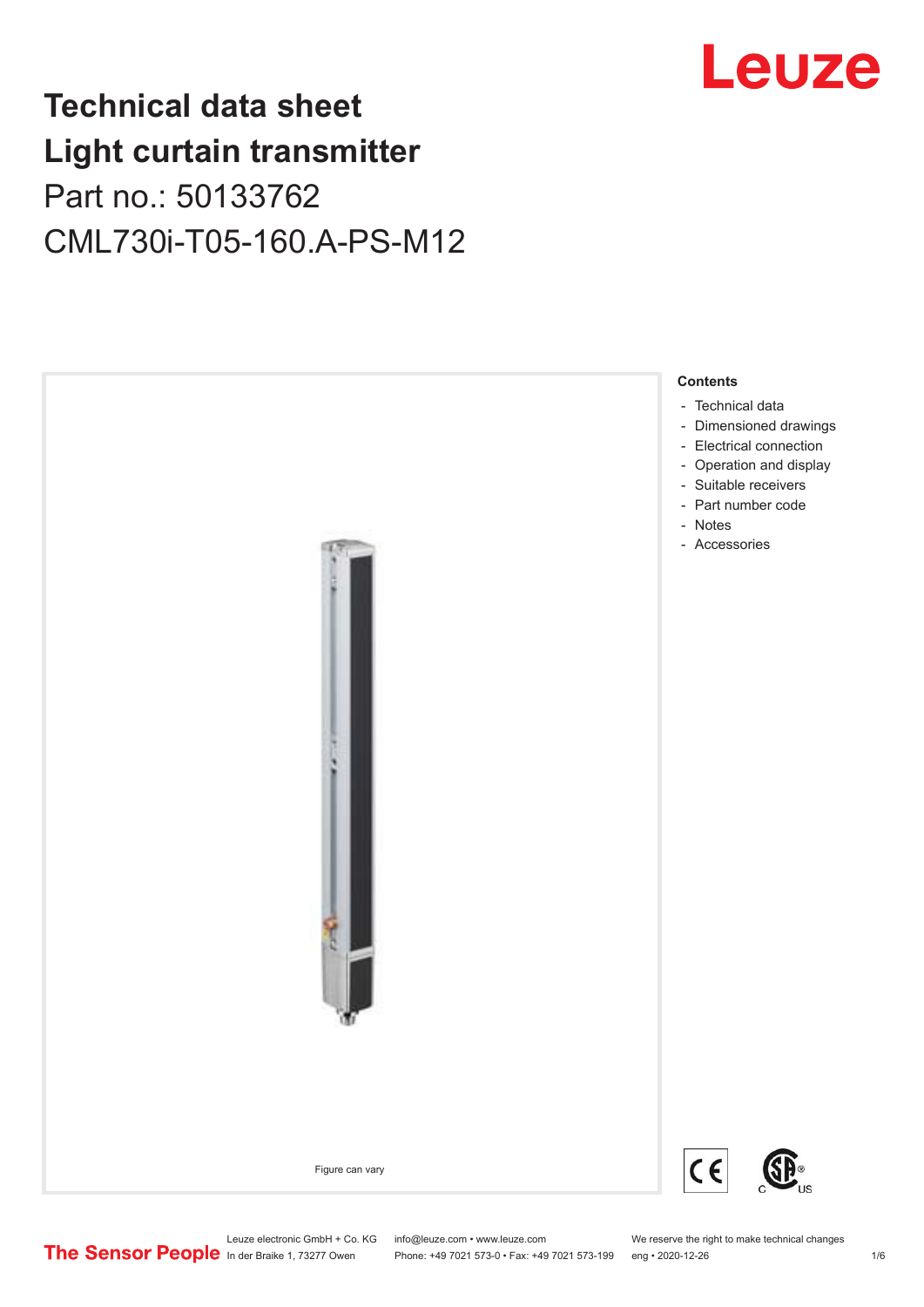## <span id="page-1-0"></span>**Technical data**

#### **Basic data**

| Dasit uata                         |                                     |
|------------------------------------|-------------------------------------|
| <b>Series</b>                      | 730                                 |
| <b>Operating principle</b>         | Throughbeam principle               |
| Device type                        | Transmitter                         |
| <b>Contains</b>                    | 2x BT-NC sliding block              |
| <b>Application</b>                 | Detection of transparent films      |
|                                    | Detection of transparent objects    |
|                                    | Object detection in film tube       |
|                                    | Object measurement                  |
|                                    | Radiation of semi-transparent media |
| <b>Optical data</b>                |                                     |
| <b>Operating range</b>             | Guaranteed operating range          |
| <b>Operating range</b>             | 0.14.5m                             |
| Operating range, transparent media | $0.11.75$ m                         |
| <b>Operating range limit</b>       | <b>Typical operating range</b>      |
| <b>Operating range limit</b>       | 0.16m                               |
| <b>Measurement field length</b>    | 160 mm                              |
| Number of beams                    | 32 Piece(s)                         |
| Beam spacing                       | 5 <sub>mm</sub>                     |
| Light source                       | LED, Infrared                       |
| <b>LED light wavelength</b>        | 940 nm                              |
|                                    |                                     |

#### **Measurement data**

**Minimum object diameter** 10 mm

#### **Electrical data**

| <b>Protective circuit</b> |                               | Polarity reversal protection                                                                                |
|---------------------------|-------------------------------|-------------------------------------------------------------------------------------------------------------|
|                           |                               | Short circuit protected                                                                                     |
|                           |                               | <b>Transient protection</b>                                                                                 |
|                           |                               |                                                                                                             |
|                           | Performance data              |                                                                                                             |
|                           | Supply voltage U <sub>B</sub> | 18  30 V, DC                                                                                                |
|                           | <b>Residual ripple</b>        | 0  15 %, From $U_{\rm B}$                                                                                   |
|                           | <b>Open-circuit current</b>   | 0  135 mA, The specified values refer<br>to the entire package consisting of trans-<br>mitter and receiver. |
|                           |                               |                                                                                                             |
|                           | <b>Timing</b>                 |                                                                                                             |
|                           | <b>Readiness delay</b>        | 450 ms                                                                                                      |
| Cycle time                |                               | 1 <sub>ms</sub>                                                                                             |
|                           |                               |                                                                                                             |

#### **Connection**

| <b>Number of connections</b> | 1 Piece(s) |
|------------------------------|------------|
| <b>Plug outlet</b>           | Axial      |

| <b>Connection 1</b>       |                        |
|---------------------------|------------------------|
| <b>Function</b>           | Connection to receiver |
| <b>Type of connection</b> | Connector              |
| <b>Thread size</b>        | M <sub>12</sub>        |
| Type                      | Male                   |
| <b>Material</b>           | Metal                  |
| No. of pins               | $5 - pin$              |
| Encoding                  | A-coded                |

#### **Mechanical data**

| Design                   | Cubic                        |
|--------------------------|------------------------------|
| Dimension (W x H x L)    | 29 mm x 35.4 mm x 235 mm     |
| <b>Housing material</b>  | Metal                        |
| <b>Metal housing</b>     | Aluminum                     |
| Lens cover material      | Plastic                      |
| Net weight               | 300 <sub>g</sub>             |
| <b>Housing color</b>     | Silver                       |
| <b>Type of fastening</b> | Groove mounting              |
|                          | Via optional mounting device |
|                          |                              |

#### **Operation and display**

| Type of display | - FD       |
|-----------------|------------|
| Number of LEDs  | 1 Piece(s) |

#### **Environmental data**

| Ambient temperature, operation | -30  60 °C |
|--------------------------------|------------|
| Ambient temperature, storage   | -40  70 °C |

#### **Certifications**

| Degree of protection     | IP 65         |
|--------------------------|---------------|
| <b>Protection class</b>  | Ш             |
| <b>Certifications</b>    | c CSA US      |
| <b>Standards applied</b> | IEC 60947-5-2 |

#### **Classification**

| <b>Customs tariff number</b> | 90314990 |
|------------------------------|----------|
| eCl@ss 5.1.4                 | 27270910 |
| $eC/\omega$ ss 8.0           | 27270910 |
| eCl@ss 9.0                   | 27270910 |
| eCl@ss 10.0                  | 27270910 |
| eCl@ss 11.0                  | 27270910 |
| <b>ETIM 5.0</b>              | EC002549 |
| <b>ETIM 6.0</b>              | EC002549 |
| <b>ETIM 7.0</b>              | EC002549 |

# Leuze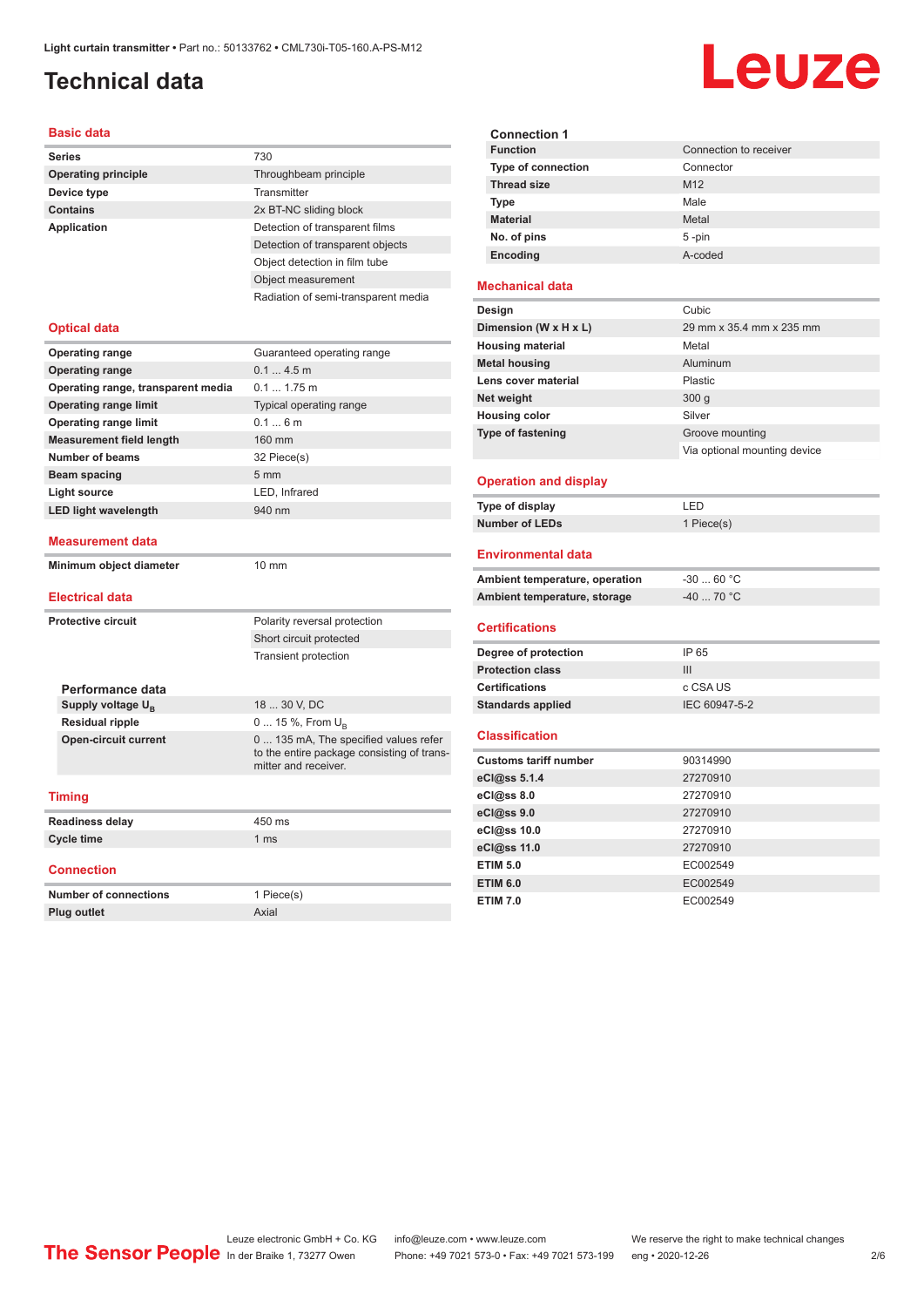## <span id="page-2-0"></span>**Dimensioned drawings**

All dimensions in millimeters



B Measurement field length 160 mm

F M6 thread G Fastening groove

- T Transmitter
- R Receiver
- Y 2.5 mm



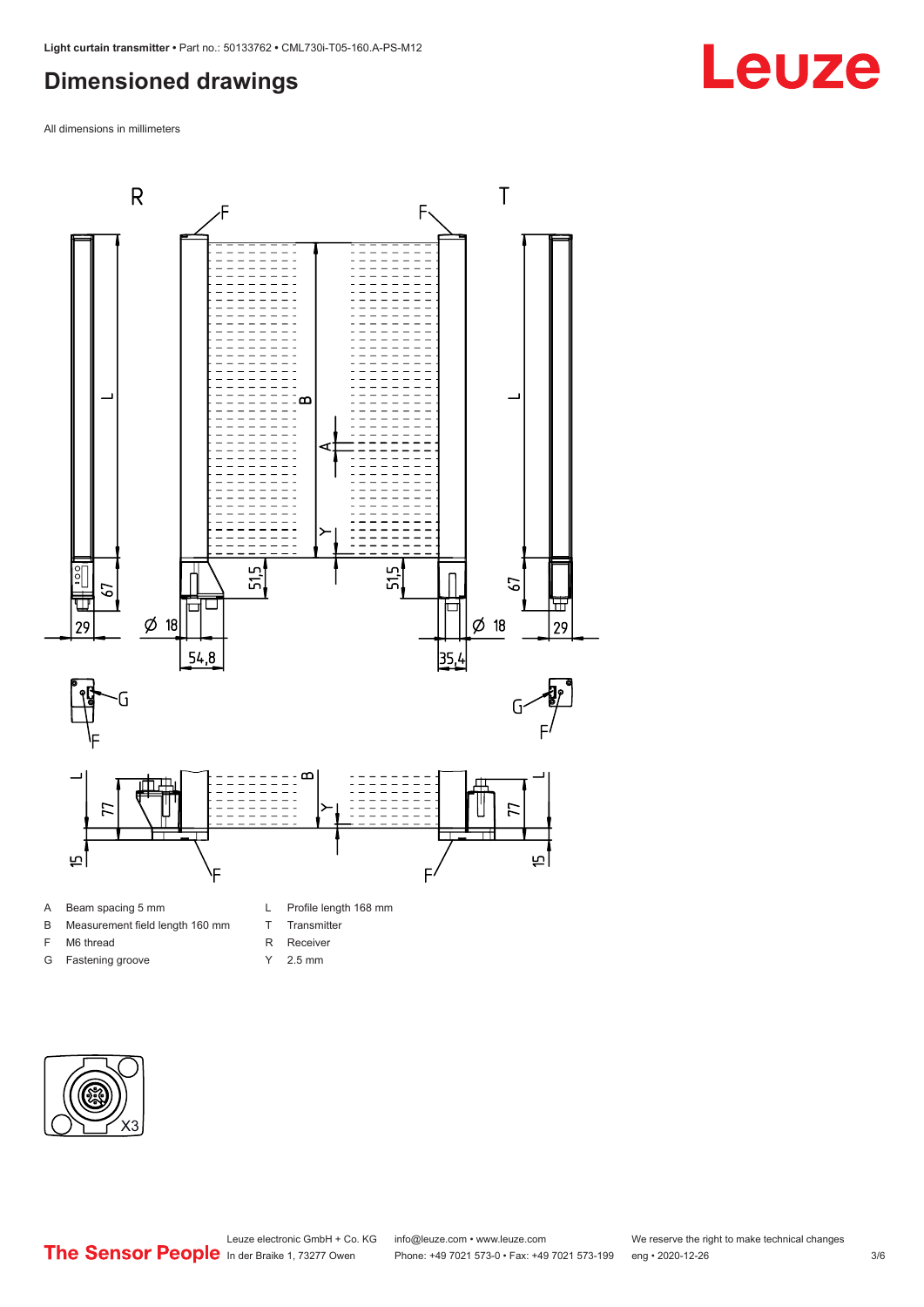## <span id="page-3-0"></span>**Electrical connection**

# Leuze

#### **Connection 1**

| <b>Function</b>    | Connection to receiver |
|--------------------|------------------------|
| Type of connection | Connector              |
| <b>Thread size</b> | M12                    |
| <b>Type</b>        | Male                   |
| <b>Material</b>    | Metal                  |
| No. of pins        | $5$ -pin               |
| Encoding           | A-coded                |

| Pin            | Pin assignment   |
|----------------|------------------|
|                | <b>FE/SHIELD</b> |
| $\overline{2}$ | $V +$            |
| 3              | <b>GND</b>       |
| 4              | RS 485 Tx+       |
|                | RS 485 Tx-       |



## **Operation and display**

| LED | Displav                                      | <b>Meaning</b>                                           |
|-----|----------------------------------------------|----------------------------------------------------------|
|     | Green, continuous light                      | Continuous mode                                          |
|     | Off                                          | No communication with the receiver / waiting for trigger |
|     | green, flashing in sync with the measurement | Measurement frequency display                            |

## **Suitable receivers**

| Part no. | <b>Designation</b>              | <b>Article</b>         | <b>Description</b>                                                                                                         |
|----------|---------------------------------|------------------------|----------------------------------------------------------------------------------------------------------------------------|
| 50133761 | CML730i-R05-160.A/<br>CV-PS-M12 | Light curtain receiver | Operating range: 0.1  4.5 m<br>Analog outputs: 1 Piece(s), Freely configurable<br>Connection: Connector, M12, Axial, 8-pin |

### **Part number code**

Part designation: **CML7XXi-YZZ-AAAA.BCCCDDD-EEEFFF**

| <b>CML</b>  | <b>Operating principle</b><br>Measuring light curtain               |
|-------------|---------------------------------------------------------------------|
| 7XXi        | <b>Series</b><br>720i: 720i series<br>730i: 730i series             |
| Y           | Device type<br>T: transmitter<br>R: receiver                        |
| <b>ZZ</b>   | Beam spacing<br>$05:5$ mm<br>10:10 mm<br>20:20 mm<br>40:40 mm       |
| <b>AAAA</b> | Measurement field length [mm], dependent on beam spacing            |
| B           | Equipment<br>A: connector outlet, axial<br>R: rear connector outlet |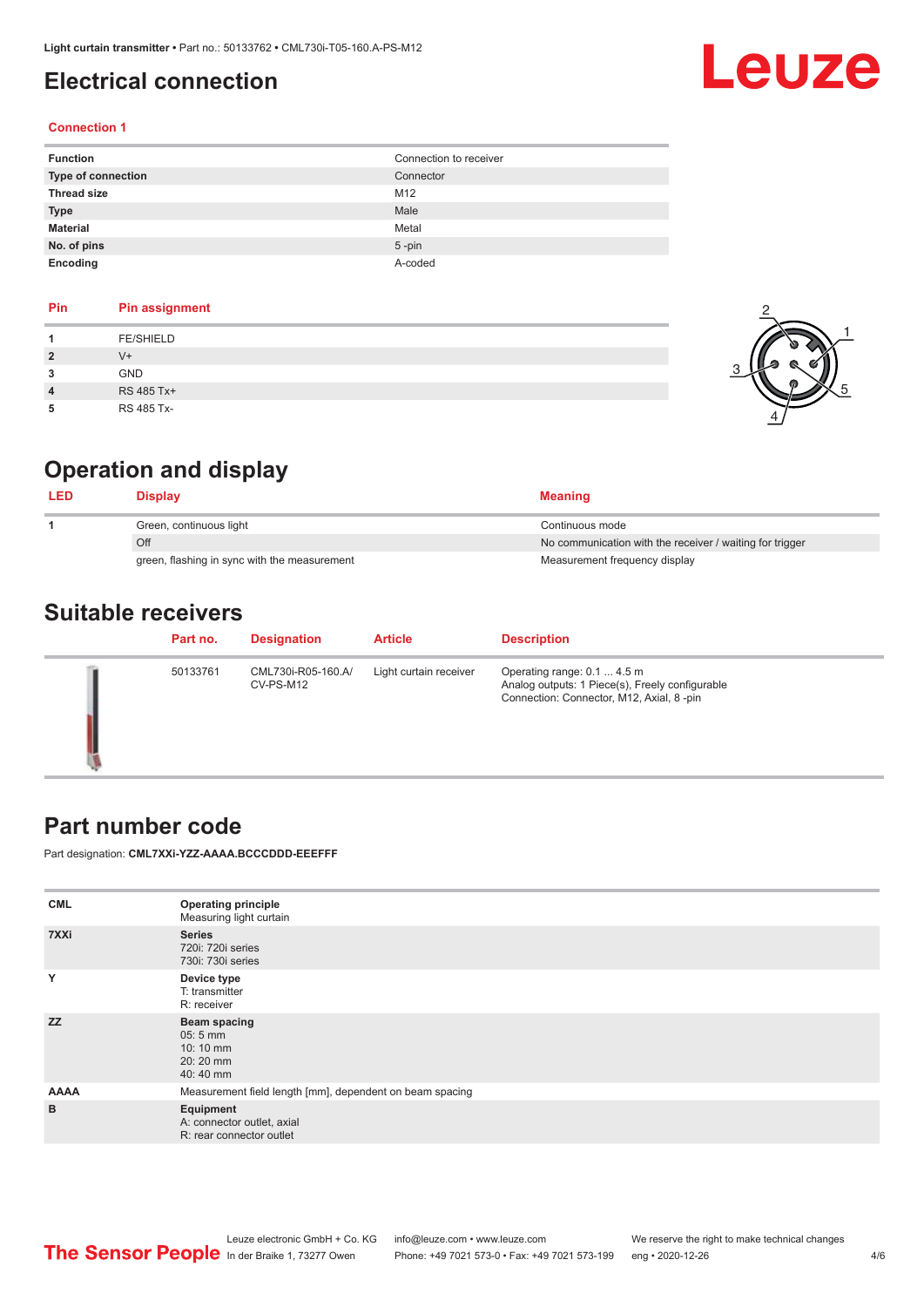## <span id="page-4-0"></span>**Part number code**



| $_{\rm ccc}$ | Interface<br>L: IO-Link<br>/CN: CANopen<br>/PB: PROFIBUS<br>/PN: PROFINET<br>/CV: Analog current and voltage output<br>/D3: RS 485 Modbus |  |  |  |  |
|--------------|-------------------------------------------------------------------------------------------------------------------------------------------|--|--|--|--|
| <b>DDD</b>   | <b>Special equipment</b><br>-PS: Power Setting                                                                                            |  |  |  |  |
| EEE          | <b>Electrical connection</b><br>M12: M12 connector                                                                                        |  |  |  |  |
| FFF          | -EX: Explosion protection                                                                                                                 |  |  |  |  |
| <b>Note</b>  |                                                                                                                                           |  |  |  |  |
| $\bullet$    | $\&$ A list with all available device types can be found on the Leuze website at www.leuze.com.                                           |  |  |  |  |

## **Notes**

| Observe intended use!                                                                                                                                                                                                      |
|----------------------------------------------------------------------------------------------------------------------------------------------------------------------------------------------------------------------------|
| $\%$ This product is not a safety sensor and is not intended as personnel protection.<br>§ The product may only be put into operation by competent persons.<br>§ Only use the product in accordance with its intended use. |

#### **For UL applications:**

ª For UL applications, use is only permitted in Class 2 circuits in accordance with the NEC (National Electric Code).

ª These proximity switches shall be used with UL Listed Cable assemblies rated 30V, 0.5A min, in the field installation, or equivalent (categories: CYJV/ CYJV7 or PVVA/PVVA7)

### **Accessories**

### Connection technology - Interconnection cables

|   |                            | Part no. | <b>Designation</b>                     | <b>Article</b>        | <b>Description</b>                                                                                                                                                                                                                                    |
|---|----------------------------|----------|----------------------------------------|-----------------------|-------------------------------------------------------------------------------------------------------------------------------------------------------------------------------------------------------------------------------------------------------|
| ₿ | (. : :<br><b>From</b><br>œ | 50129781 | <b>KDS DN-M12-5A-</b><br>M12-5A-P3-050 | Interconnection cable | Suitable for interface: IO-Link, DeviceNet, CANopen<br>Connection 1: Connector, M12, Axial, Female, A-coded, 5-pin<br>Connection 2: Connector, M12, Axial, Male, A-coded, 5-pin<br>Shielded: Yes<br>Cable length: 5,000 mm<br>Sheathing material: PUR |